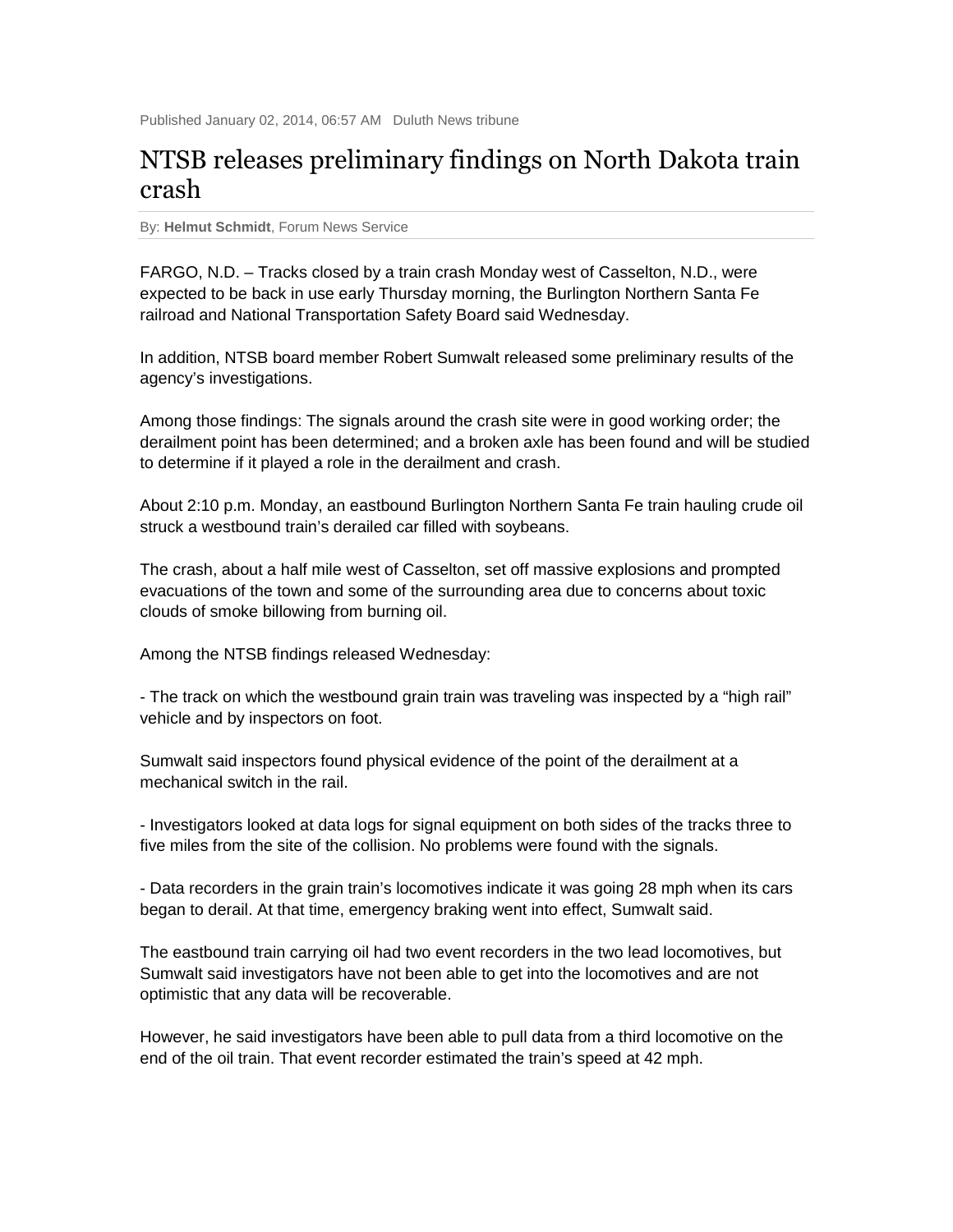- There may have been less than a minute between the derailment of the grain train's cars and the collision of the oil tanker train with one of those cars. That crash led to at least 18 cars from the oil train derailing, setting several tanker cars ablaze and causing huge explosions.

- The oil train's cargo was supposed to be UN1267 petroleum crude oil. It is a Class 3 flammable liquid. And it was supposed to be packing group 1, which is supposed to have the lowest flash point.

Investigators will check the shipping records to be sure the oil was properly classified, Sumwalt said.

- All of the tanker cars have been moved and placed at a point near the tracks where they can be more thoroughly examined by inspectors.

That will also allow the transfer of the remaining oil in the tank cars into trucks waiting at the site.

"We're making good progress," Sumwalt said.

Sumwalt said NTSB investigative teams will be at the site through the weekend.

At the Pizza Ranch restaurant in Casselton, co-owner Jaci Sullivan said Monday was hopping as her restaurant was tapped to help feed crews responding to the train crash and tanker fires.

But New Year's Eve was slow, she said.

"Just thank God it did happen outside of town and no one was hurt," she said.

Lance Johnson, who lives on the west side of town near the railroad tracks, said he had "front-row seats" to the aftermath of the crash and the tanker explosions.

"One time, I could feel it in my chest," Johnson said.

Linda and Dan Wendel and their three children stayed in their home on the east side of Casselton through the evacuation.

"It livened things up, that's for sure," Linda Wendel said.

Linda Wendel, who runs a day care in her home, said she turned off the air exchanger, and they didn't notice any fuel smells at their home.

Dan Wendel said he only saw a few sprinkles of soot in the snow.

"I think it's been played up a bit," he said, though "the fireballs were amazing."